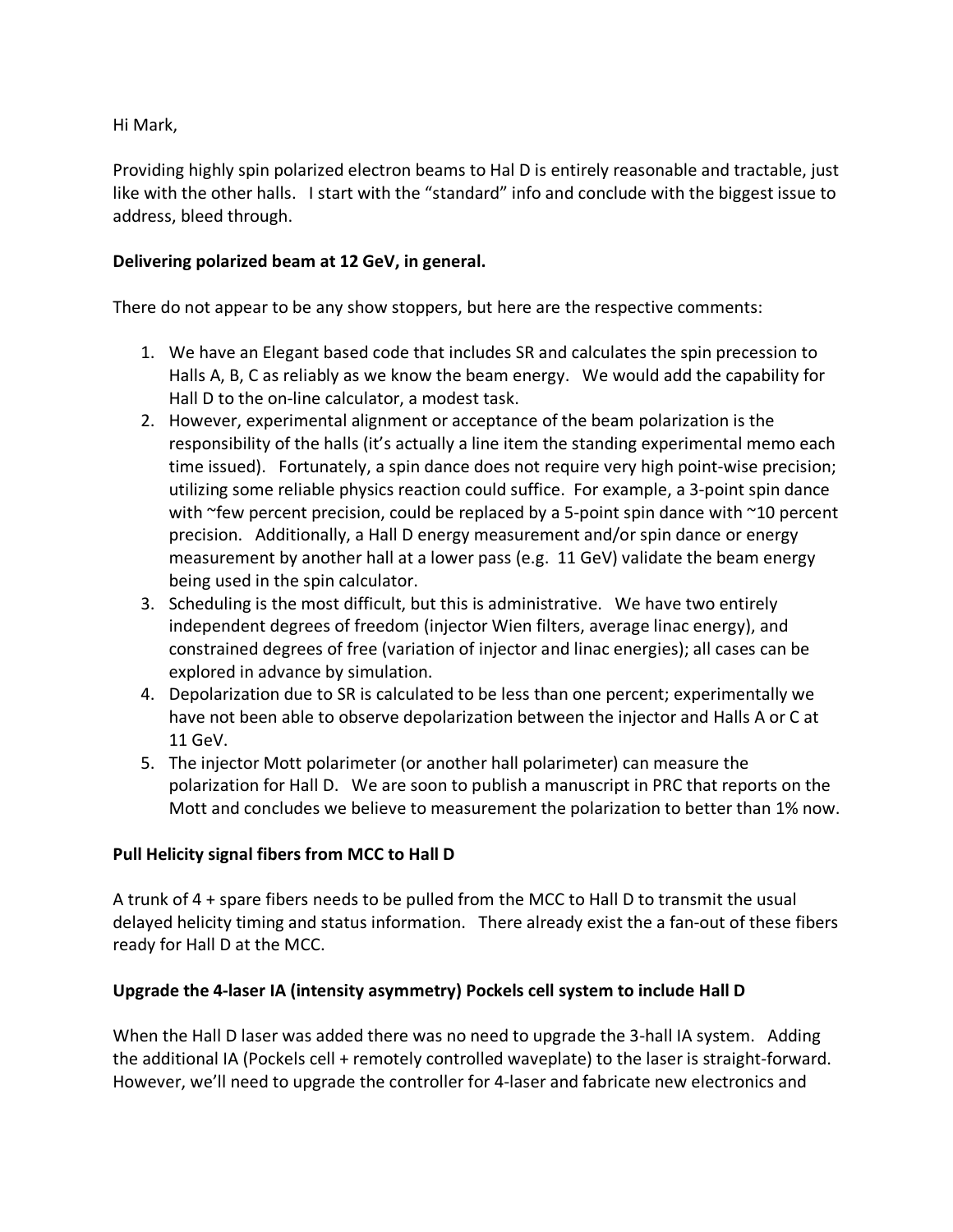purchase PS for the system. Mainly, the project would need to get on the schedule to design, prototype, and test before being installed, so imagine 6-12 months lead time.

## **Bleed through depolarizes your beam, is it acceptable?**

The electron polarization will be the weighted average of all beams that reach Hall D, call it  $\langle P, D \rangle$ , so in general is like this:

 $\langle P \ D \rangle = \int (I \ A^* P \ A) + (I \ B^* P \ B) + (I \ C^* P \ C) + (I \ D^* P \ D) \frac{1}{I} + (I \ A + I \ B + I \ C + I \ D)$ 

This can be simplified:

- polarization produced by each laser is essentially the same, call it *P0*.
- Two lasers have one helicity and vice versa e.g. Halls A/B have *-P0*, Halls C/D have *+P0*.

Combining these factors and remembering that  $I_0$  tot =  $I_0A + I_0B + I_1C + I_0D$ ,

*Depol =<P\_D>/P0 = [ I\_tot – 2\*(I\_A + I\_B) ] / I\_tot (depends on Halls A & B bleed)*

• If assume bleed through per laser same, then I bleed =  $I$  A = I\_B.

*Depol =<P\_D>/P0 = [ I\_tot – 4\*I\_bleed) ] / I\_tot* 

Here's a small table of Depol (i.e. 0.840 means P=0.840\*P0) vs. (I\_total,I\_bleed):

|             | Total Hall D Current (nA) |       |       |       |
|-------------|---------------------------|-------|-------|-------|
| Bleed/laser |                           |       |       |       |
| (nA)        | 50                        | 100   | 150   | 200   |
|             | 0.840                     | 0.920 | 0.947 | 0.960 |
|             | 0.680                     | 0.840 | 0.893 | 0.920 |
|             | 0.520                     | 0.760 | 0.840 | 0.880 |

There are ways to mitigate the bleed through depolarization:

- 1. Run the Hall D program when Hall B runs an unpolarized experiment, so that Hall D may use the narrow slit; this would entail some beam studies to make sure Hall B is compatible with the "wide longitudinal acceptance" that they normally do not need to deal with.
- 2. Ideally, schedule Hall D experiment during a period of 3-hall operations, so you have your "own" slit to reduce bleed through somewhat arbitrarily,
- 3. Tell the PAC that CEBAF should have a 4-beam chopper, so you can have your "own" slit all the time. There is a scheme and perhaps your proposal can help us elevate it's priority.